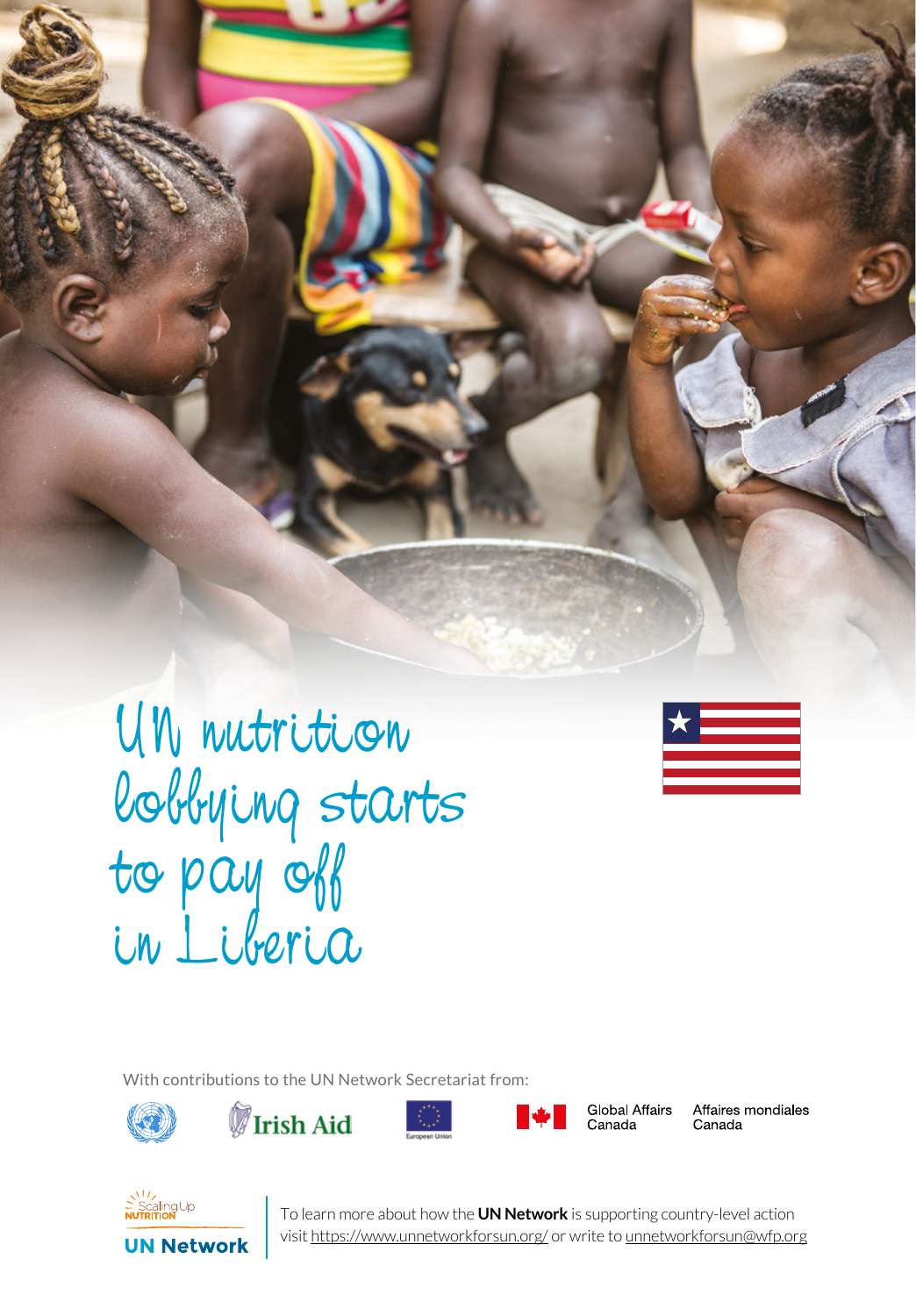To address the country's triple burden of malnutrition, action is<br>needed at all levels. Just over one-third of children under five years<br>old are stunted (35.5 percent, Comprehensive Food Security and<br>Nutrition Survey [CESN needed at all levels. Just over one-third of children under five years old are stunted (35.5 percent, Comprehensive Food Security and Nutrition Survey [CFSNS], 2018), the vast majority of them are anaemic (69 percent, US Agency for International Development [USAID], 2018) and over half of adult women (52.5 percent) are overweight or obese (Global Nutrition Report [GNR], 2018).

Legislatures have an important role to play in nutrition and Liberians are banking on them for their health, well-being and prospects for a better future. The message was loud and clear to those of the 54th National Legislature that attended a nutrition sensitization workshop in May. After a compelling briefing from the SUN Government Focal Point, the UNN-REACH Facilitator as well as representatives from FAO, UNICEF, WFP and WHO just weeks earlier, the House Speaker, Hon. Bhofal Chambers, stood before his peers to pass along these important messages and put nutrition on their radar.

The event was testament to the mounting momentum of the SUN Movement in the country since the official nomination of the SUN Government Focal Point and launch of UNN-REACH, an intensive UNN service funded by the Government of Ireland. It was also timely in that the government was in the final stages of developing its budget for the fiscal year. Held in Monrovia, the workshop was jointly organized by Liberia's SUN Movement and UNN-REACH with a view to helping lawmakers make more informed decisions that can halt malnutrition, promote a 'healthier and happier population' and support wider sustainable development.

The event attracted over 60 participants, including high-level government officials such as the House Speaker and the Deputy Minister of Gender, Child and Social Protection, Hon. Mamina Carr. The proceedings were opended by Hon. Carr, providing an opportunity to highlight the relationship between gender and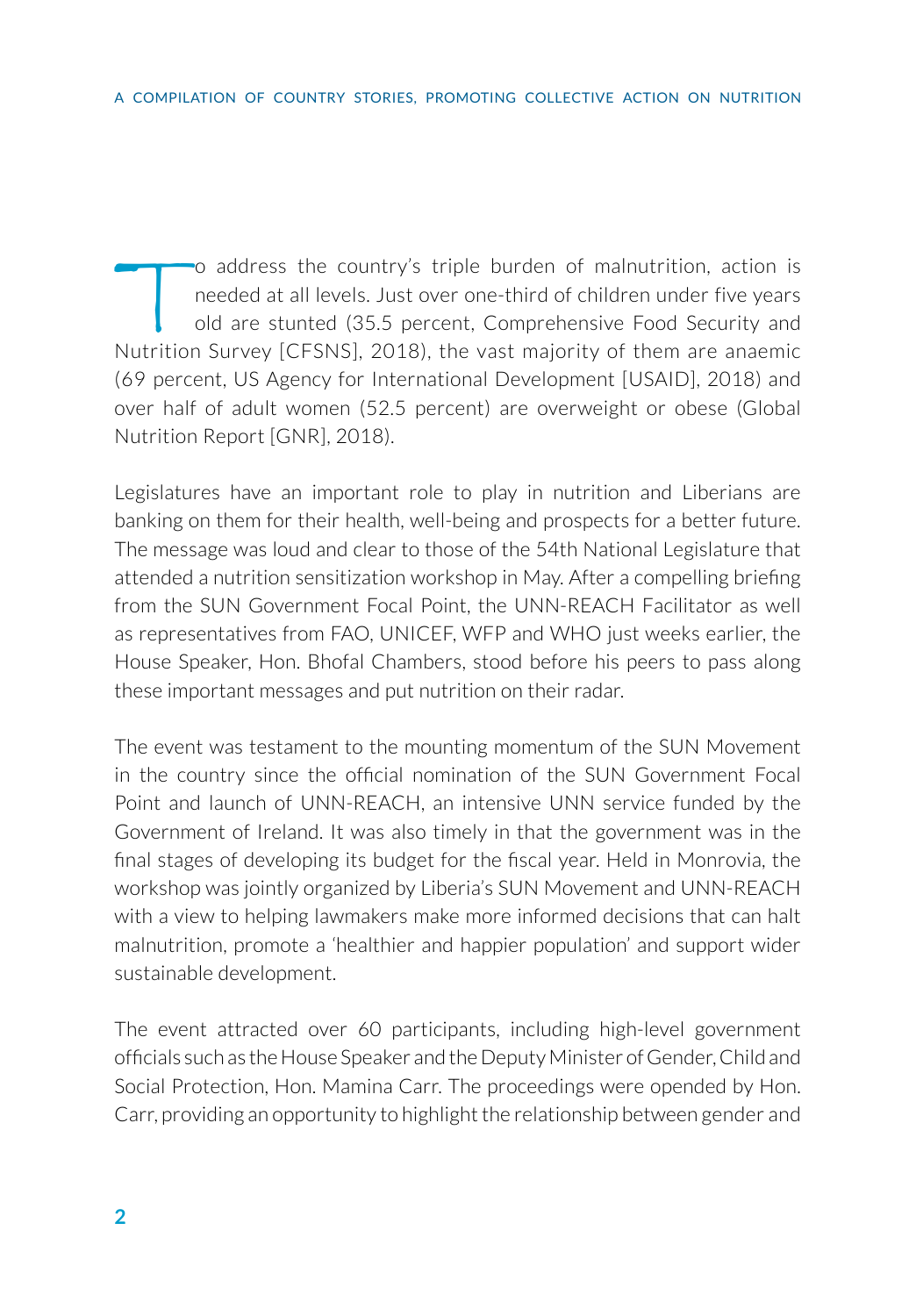nutrition. A total of six ministries participated, namely: Agriculture; Commerce and Industry; Education; Finance and Development Planning; Gender, Child and Social Protection; and Health. The UNN-REACH Facilitator's presence has been instrumental to reaching out to multiple ministries in recent months and setting the wheels of a multi-sectoral nutrition approach into motion. The event was also attended by UN leadership, donors, the SUN Civil Society Alliance Coordinator and other partners, who joined forces to reiterate the importance of active parliamentarian engagement, the wide range of causes contributing to malnutrition in the country and thus the need to leverage sector-specific actions.

The Deputy Minister of Finance and Development Planning, Hon. Tannah G. Brunson, affirmed government commitment to improving the delivery of health services, and indicated that overall, "there is an ongoing effort to increase support toward the sectors and clearly improve the coverage of nutrition activities across the country." The challenge is how to do so within real-world budgetary constraints. During the event, the House Speaker formally pledged his support to reduce malnutrition and others pressed for the expansion of nutrition support to adolescents.



*Lawmakers Sensitization Workshop May 2019 WFP/Kabeh F. Enders*

Positive signals also came from the United Nations, with participation going beyond those agencies that traditionally engage in the nutrition arena following UNN efforts to expand its circle. UNDP Resident Representative, Dr. Pa-Lamin